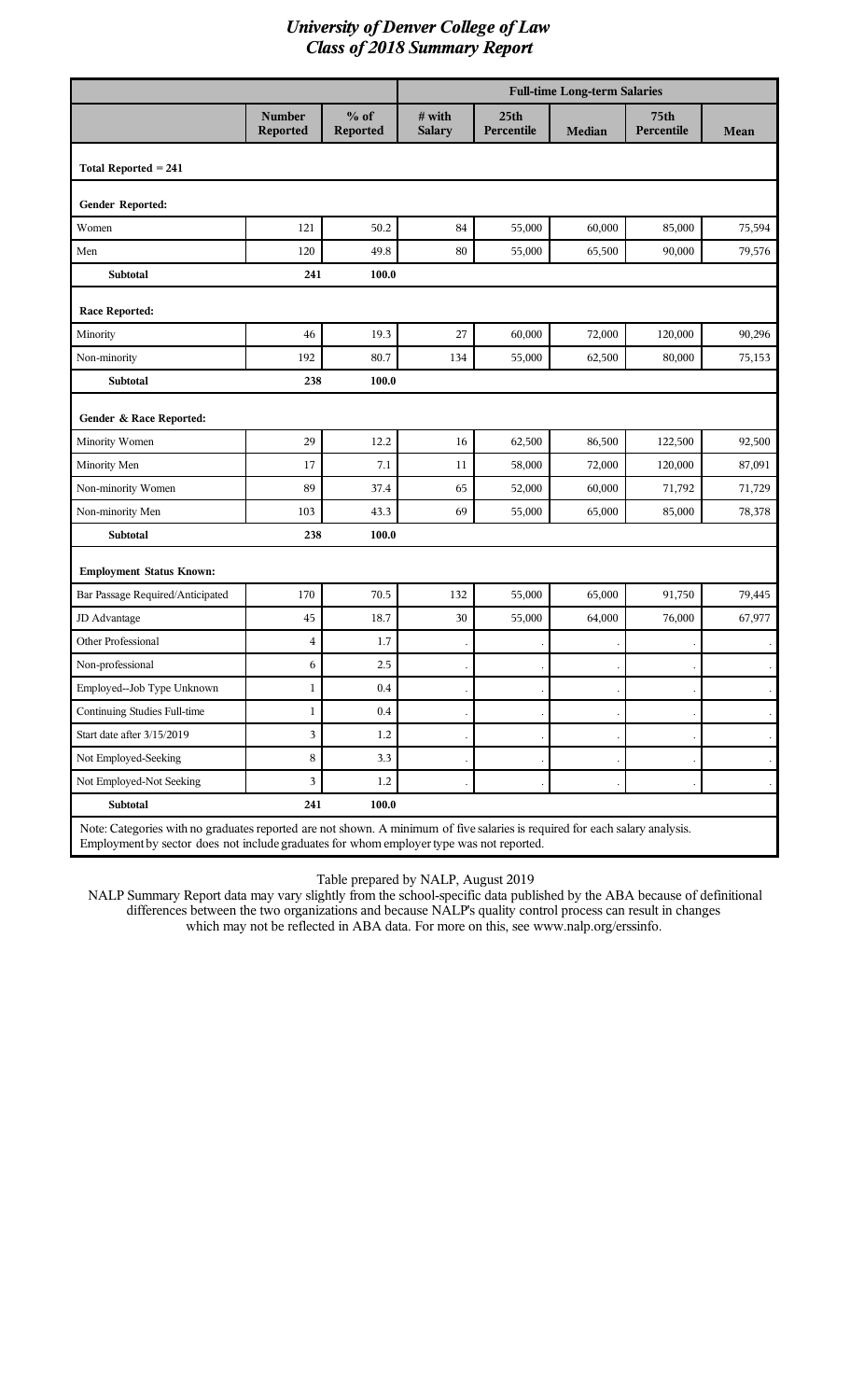|                                                        |                                                                                                                             |                           |                         |                                | <b>Full-time Long-term Salaries</b> |                                |         |  |
|--------------------------------------------------------|-----------------------------------------------------------------------------------------------------------------------------|---------------------------|-------------------------|--------------------------------|-------------------------------------|--------------------------------|---------|--|
|                                                        | <b>Number</b><br>Reported                                                                                                   | $%$ of<br><b>Reported</b> | # with<br><b>Salary</b> | 25 <sub>th</sub><br>Percentile | <b>Median</b>                       | 75 <sub>th</sub><br>Percentile | Mean    |  |
| <b>Total Employed or Continuing Studies Full-time:</b> |                                                                                                                             |                           |                         |                                |                                     |                                |         |  |
| Continuing Studies Full-time                           | 1                                                                                                                           | 0.4                       |                         |                                |                                     |                                |         |  |
| Employed                                               | 226                                                                                                                         | 93.8                      | 164                     | 55,000                         | 65,000                              | 90,000                         | 77,536  |  |
| Subtotal                                               | 227                                                                                                                         | 94.2                      |                         |                                |                                     |                                |         |  |
| <b>Employment by Sector</b>                            |                                                                                                                             |                           |                         |                                |                                     |                                |         |  |
| Private Sector                                         | 137                                                                                                                         | 60.6                      | 95                      | 60,000                         | 78,000                              | 115,000                        | 92,616  |  |
| Public Sector                                          | 89                                                                                                                          | 39.4                      | 69                      | 50,000                         | 57,000                              | 64,900                         | 56,775  |  |
| Subtotal                                               | 226                                                                                                                         | 100.0                     |                         |                                |                                     |                                |         |  |
| Full-time/Part-time Jobs:                              |                                                                                                                             |                           |                         |                                |                                     |                                |         |  |
| <b>Bar Passage</b><br>Req/Anticipated-Full-time        | 159                                                                                                                         | 70.4                      | 132                     | 55,000                         | 65,000                              | 91,750                         | 79,445  |  |
| <b>Bar Passage</b><br>Req/Anticipated-Part-time        | 11                                                                                                                          | 4.9                       |                         |                                |                                     |                                |         |  |
| JD Advantage-Full-time                                 | 36                                                                                                                          | 15.9                      | 30                      | 55,000                         | 64,000                              | 76,000                         | 67,977  |  |
| JD Advantage-Part-time                                 | 9                                                                                                                           | 4.0                       |                         |                                |                                     |                                |         |  |
| Other Professional-Full-time                           | 3                                                                                                                           | 1.3                       |                         |                                |                                     |                                |         |  |
| Other Professional-Part-time                           | $\mathbf{1}$                                                                                                                | 0.4                       |                         |                                |                                     |                                |         |  |
| Non-professional-Full-time                             | $\mathbf{1}$                                                                                                                | 0.4                       |                         |                                |                                     |                                |         |  |
| Non-professional-Part-time                             | 5                                                                                                                           | 2.2                       |                         |                                |                                     |                                |         |  |
| Employed Full-time--Job Type<br>Unknown                | $\mathbf{1}$                                                                                                                | 0.4                       |                         |                                |                                     |                                |         |  |
| Subtotal                                               | 226                                                                                                                         | 100.0                     |                         |                                |                                     |                                |         |  |
| <b>Employment Categories:</b>                          |                                                                                                                             |                           |                         |                                |                                     |                                |         |  |
| Education                                              | 5                                                                                                                           | 2.2                       |                         |                                |                                     |                                |         |  |
| <b>Business</b>                                        | 42                                                                                                                          | 18.6                      | 25                      | 63,000                         | 80,000                              | 110,000                        | 101,080 |  |
| Judicial Clerk                                         | $27\,$                                                                                                                      | 11.9                      | $26\,$                  | 49,500                         | 54,500                              | 65,000                         | 56,414  |  |
| Private Practice                                       | 95                                                                                                                          | 42.0                      | 70                      | 60,000                         | 76,500                              | 115,000                        | 89,593  |  |
| Government                                             | 34                                                                                                                          | 15.0                      | 23                      | 50,000                         | 55,000                              | 64,900                         | 55,461  |  |
| Public Interest                                        | 23                                                                                                                          | 10.2                      | 17                      | 57,000                         | 57,500                              | 58,416                         | 57,183  |  |
| Subtotal                                               | 226                                                                                                                         | 100.0                     |                         |                                |                                     |                                |         |  |
|                                                        | Note: Categories with no graduates reported are not shown. A minimum of five salaries is required for each salary analysis. |                           |                         |                                |                                     |                                |         |  |

Table prepared by NALP, August 2019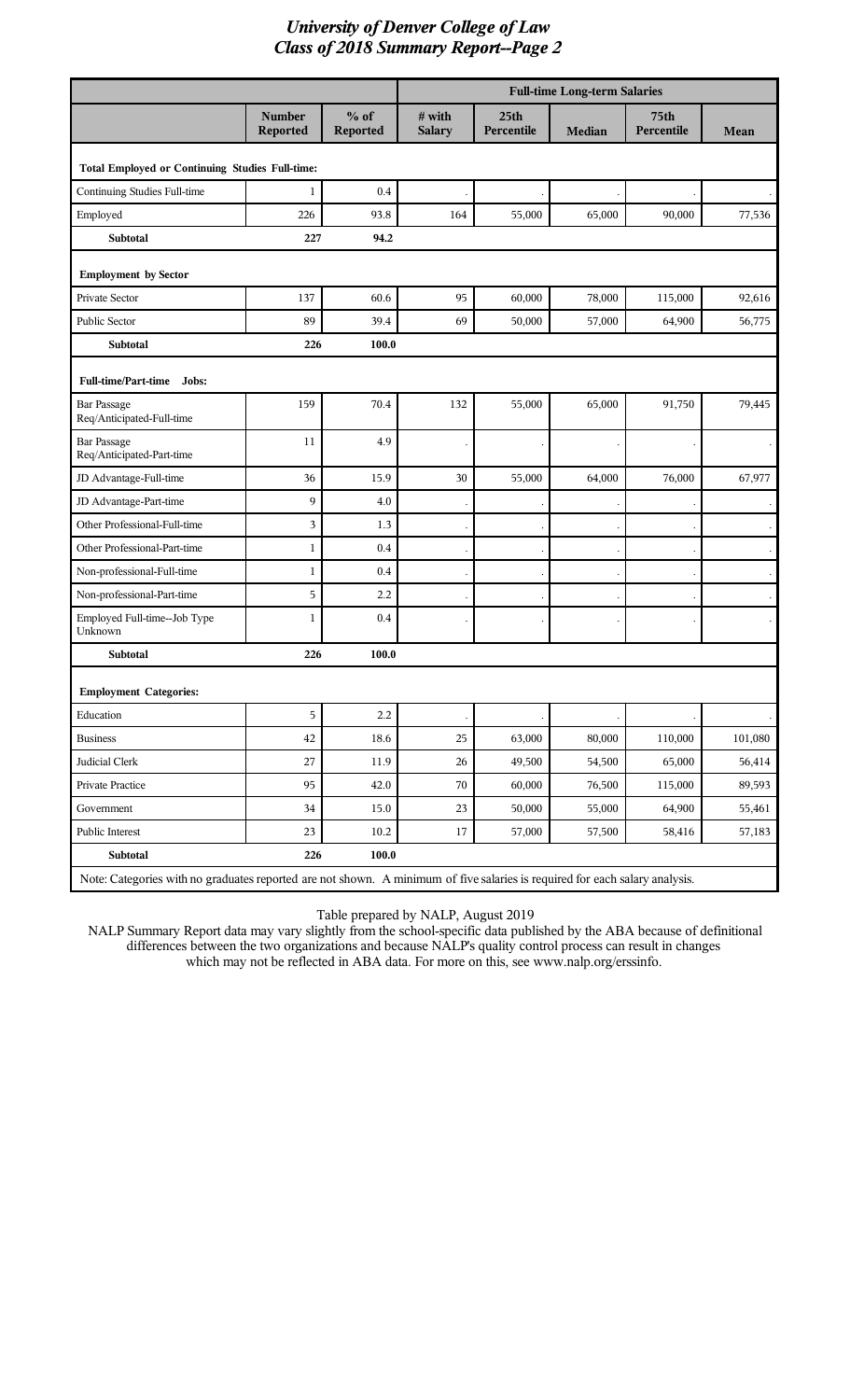|                                                                                                                             |                                  |                    | <b>Full-time Long-term Salaries</b> |                                |               |                           |         |
|-----------------------------------------------------------------------------------------------------------------------------|----------------------------------|--------------------|-------------------------------------|--------------------------------|---------------|---------------------------|---------|
|                                                                                                                             | <b>Number</b><br><b>Reported</b> | $%$ of<br>Reported | # with<br><b>Salary</b>             | 25 <sub>th</sub><br>Percentile | <b>Median</b> | <b>75th</b><br>Percentile | Mean    |
| <b>Education Jobs:</b>                                                                                                      |                                  |                    |                                     |                                |               |                           |         |
| Bar Passage Required/Anticipated                                                                                            | $\overline{c}$                   | 40.0               |                                     |                                |               |                           |         |
| JD Advantage                                                                                                                | 1                                | 20.0               |                                     |                                |               |                           |         |
| Other Professional                                                                                                          | 1                                | 20.0               |                                     |                                |               |                           |         |
| Non-professional                                                                                                            | 1                                | 20.0               |                                     |                                |               |                           |         |
| <b>Subtotal</b>                                                                                                             | 5                                | 100.0              |                                     |                                |               |                           |         |
| <b>Business Jobs:</b>                                                                                                       |                                  |                    |                                     |                                |               |                           |         |
| Bar Passage Required/Anticipated                                                                                            | $\overline{7}$                   | 16.7               | 6                                   | 105,000                        | 150,000       | 195,000                   | 171,667 |
| JD Advantage                                                                                                                | 26                               | 61.9               | 18                                  | 60,000                         | 65,500        | 95,000                    | 75,389  |
| Other Professional                                                                                                          | 3                                | 7.1                |                                     |                                |               |                           |         |
| Non-professional                                                                                                            | 5                                | 11.9               |                                     |                                |               |                           |         |
| Employed--Job Type Unknown                                                                                                  | $\mathbf{1}$                     | 2.4                |                                     |                                |               |                           |         |
| Subtotal                                                                                                                    | 42                               | 100.0              |                                     |                                |               |                           |         |
| <b>Private Practice Jobs:</b>                                                                                               |                                  |                    |                                     |                                |               |                           |         |
| Bar Passage Required/Anticipated                                                                                            | 89                               | 93.7               | 68                                  | 60,000                         | 79,000        | 117,500                   | 90,743  |
| JD Advantage                                                                                                                | 6                                | 6.3                |                                     |                                |               |                           |         |
| <b>Subtotal</b>                                                                                                             | 95                               | 100.0              |                                     |                                |               |                           |         |
| <b>Government Jobs:</b>                                                                                                     |                                  |                    |                                     |                                |               |                           |         |
| Bar Passage Required/Anticipated                                                                                            | 29                               | 85.3               | 19                                  | 40,000                         | 55,000        | 65,900                    | 55,489  |
| JD Advantage                                                                                                                | 5                                | 14.7               |                                     |                                |               |                           |         |
| <b>Subtotal</b>                                                                                                             | 34                               | 100.0              |                                     |                                |               |                           |         |
| Judicial Clerkships:                                                                                                        |                                  |                    |                                     |                                |               |                           |         |
| Federal                                                                                                                     | $\overline{5}$                   | 18.5               | $\overline{5}$                      | 65,000                         | 67,000        | 69,000                    | 68,200  |
| State                                                                                                                       | 22                               | 81.5               | $21\,$                              | 49,500                         | 50,000        | 57,000                    | 53,608  |
| Subtotal                                                                                                                    | $\bf 27$                         | 100.0              |                                     |                                |               |                           |         |
| Note: Categories with no graduates reported are not shown. A minimum of five salaries is required for each salary analysis. |                                  |                    |                                     |                                |               |                           |         |

Table prepared by NALP, August 2019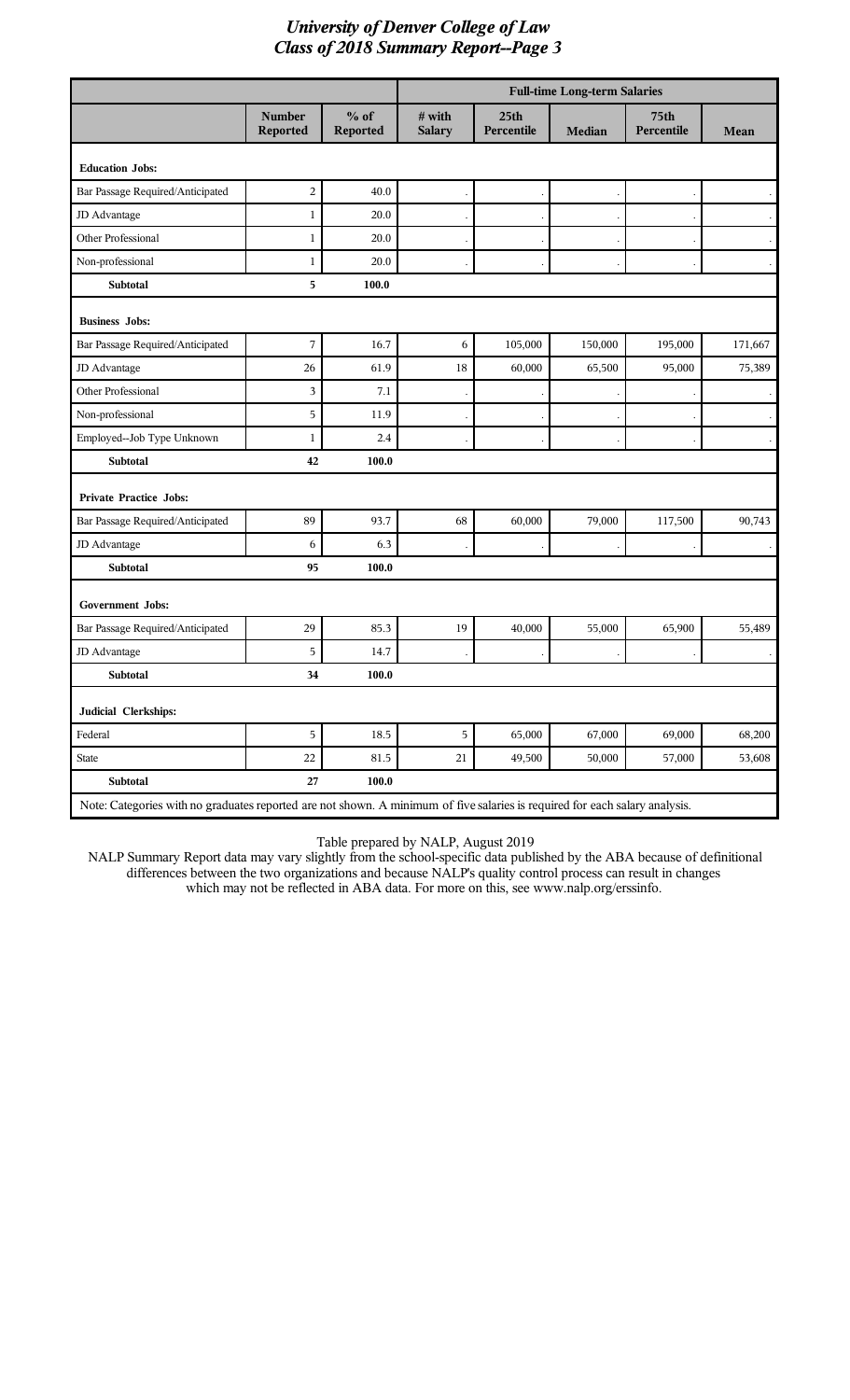|                                                                                                                             |                                  |                    |                         |                                | <b>Full-time Long-term Salaries</b> |                                |                      |
|-----------------------------------------------------------------------------------------------------------------------------|----------------------------------|--------------------|-------------------------|--------------------------------|-------------------------------------|--------------------------------|----------------------|
|                                                                                                                             | <b>Number</b><br><b>Reported</b> | $%$ of<br>Reported | # with<br><b>Salary</b> | 25 <sub>th</sub><br>Percentile | <b>Median</b>                       | 75 <sub>th</sub><br>Percentile | Mean                 |
| <b>Public Interest Jobs:</b>                                                                                                |                                  |                    |                         |                                |                                     |                                |                      |
| Bar Passage Required/Anticipated                                                                                            | 16                               | 69.6               | 12                      | 57,000                         | 57,500                              | 58,416                         | 58,509               |
| JD Advantage                                                                                                                | 7                                | 30.4               | 5                       | 40,000                         | 52,000                              | 66,000                         | 54,000               |
| <b>Subtotal</b>                                                                                                             | 23                               | 100.0              |                         |                                |                                     |                                |                      |
| Size of Firm (by # of Attorney):                                                                                            |                                  |                    |                         |                                |                                     |                                |                      |
| $1 - 10$                                                                                                                    | 39                               | 41.1               | 25                      | 55,000                         | 60,000                              | 65,000                         | 60,680               |
| $11 - 25$                                                                                                                   | 14                               | 14.7               | 10                      | 58,000                         | 70,000                              | 75,000                         | 70,650               |
| 26-50                                                                                                                       | 15                               | 15.8               | 13                      | 78,000                         | 90,000                              | 115,000                        | 94,077               |
| 51-100                                                                                                                      | $\overline{4}$                   | 4.2                |                         |                                |                                     |                                |                      |
| 101-250                                                                                                                     | 8                                | 8.4                | 7                       | 135,000                        | 135,000                             | 135,000                        | 126,429              |
| 251-500                                                                                                                     | $\mathbf{1}$                     | 1.1                |                         |                                |                                     |                                |                      |
| $501+$                                                                                                                      | 11                               | 11.6               | 10                      | 110,000                        | 147,500                             | 160,000                        | 144,000              |
| Solo practitioner                                                                                                           | 3                                | 3.2                |                         |                                |                                     |                                | $\bullet$            |
| <b>Subtotal</b>                                                                                                             | 95                               | 100.0              |                         |                                |                                     |                                |                      |
| Type of Law Firm Job:                                                                                                       |                                  |                    |                         |                                |                                     |                                |                      |
| Associate                                                                                                                   | 84                               | 88.4               | 65                      | 60,000                         | 78,000                              | 115,000                        | 90,685               |
| Law Clerk                                                                                                                   | 6                                | 6.3                |                         |                                |                                     |                                |                      |
| Patent Agent                                                                                                                | $\overline{a}$                   | 2.1                |                         |                                |                                     |                                | $\ddot{\phantom{a}}$ |
| Other Non-attorney Position                                                                                                 | 3                                | 3.2                |                         |                                |                                     |                                |                      |
| <b>Subtotal</b>                                                                                                             | 95                               | 100.0              |                         |                                |                                     |                                |                      |
| Note: Categories with no graduates reported are not shown. A minimum of five salaries is required for each salary analysis. |                                  |                    |                         |                                |                                     |                                |                      |

Table prepared by NALP, August 2019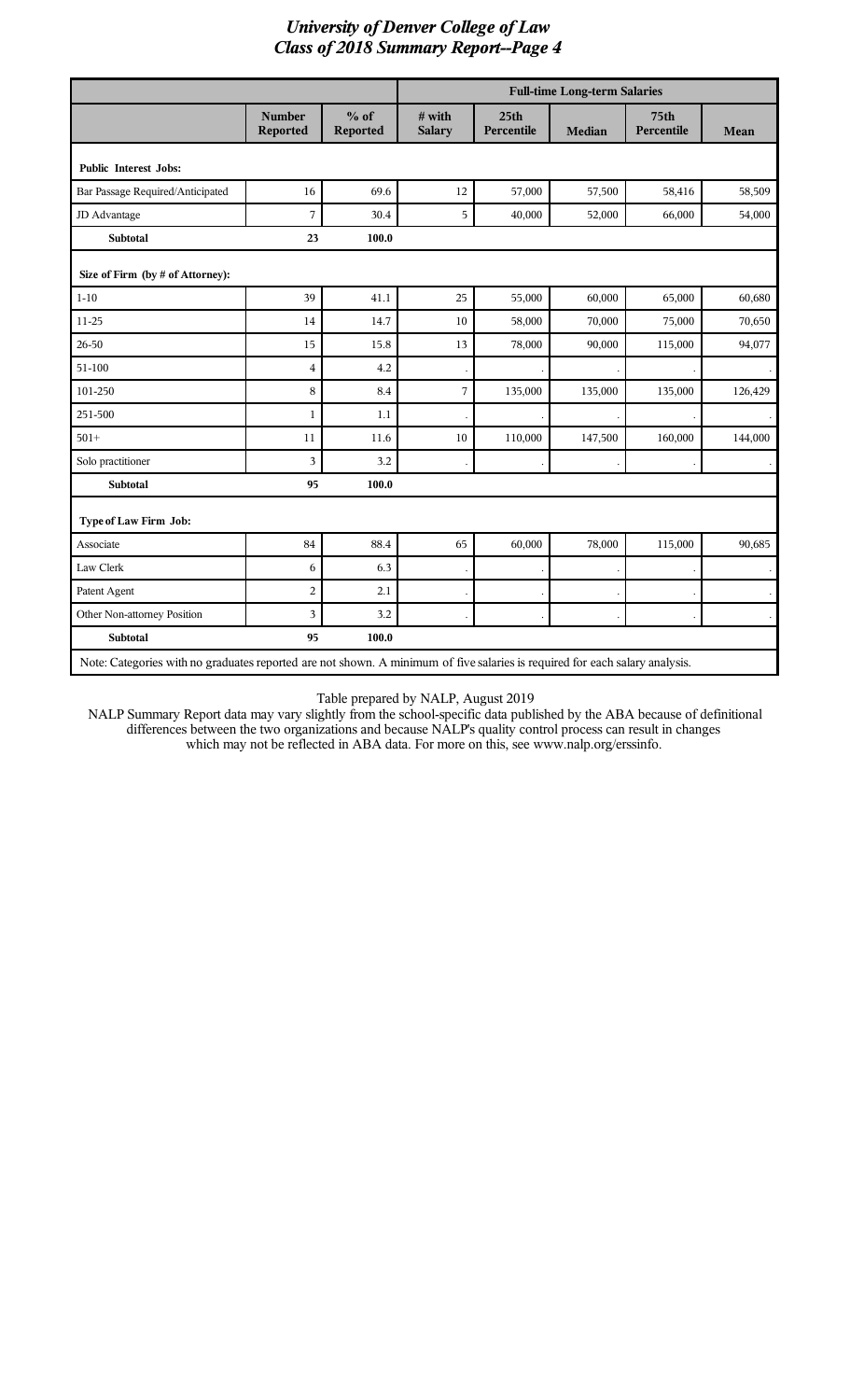|                                                                                                                             |                                  |                    |                         |                                | <b>Full-time Long-term Salaries</b> |                           |           |
|-----------------------------------------------------------------------------------------------------------------------------|----------------------------------|--------------------|-------------------------|--------------------------------|-------------------------------------|---------------------------|-----------|
|                                                                                                                             | <b>Number</b><br><b>Reported</b> | $%$ of<br>Reported | # with<br><b>Salary</b> | 25 <sub>th</sub><br>Percentile | <b>Median</b>                       | <b>75th</b><br>Percentile | Mean      |
| <b>Jobs Taken by Region:</b>                                                                                                |                                  |                    |                         |                                |                                     |                           |           |
| New England                                                                                                                 | 1                                | 0.4                |                         |                                |                                     |                           |           |
| Mid-Atlantic                                                                                                                | 4                                | 1.8                |                         |                                |                                     |                           |           |
| E North Central                                                                                                             | 3                                | 1.3                |                         |                                |                                     |                           | $\lambda$ |
| W North Central                                                                                                             | 3                                | 1.3                |                         |                                |                                     |                           | $\bullet$ |
| South Atlantic                                                                                                              | 10                               | 4.4                |                         |                                |                                     |                           | $\bullet$ |
| E South Central                                                                                                             | 1                                | 0.4                |                         |                                |                                     |                           | $\lambda$ |
| W South Central                                                                                                             | $\overline{4}$                   | 1.8                |                         |                                |                                     |                           |           |
| Mountain                                                                                                                    | 196                              | 86.7               | 147                     | 55,000                         | 65,000                              | 93,500                    | 78,864    |
| Pacific                                                                                                                     | 4                                | 1.8                |                         |                                |                                     |                           |           |
| Subtotal                                                                                                                    | 226                              | 100.0              |                         |                                |                                     |                           |           |
| <b>Location of Jobs:</b>                                                                                                    |                                  |                    |                         |                                |                                     |                           |           |
| In-State                                                                                                                    | 191                              | 84.5               | 144                     | 55,000                         | 64,950                              | 91,750                    | 78,910    |
| Out of State                                                                                                                | 35                               | 15.5               | 20                      | 56,500                         | 65,500                              | 73,500                    | 67,650    |
| Subtotal                                                                                                                    | 226                              | 100.0              |                         |                                |                                     |                           |           |
| # States and Territories w/Employed Grads:                                                                                  |                                  |                    |                         |                                |                                     |                           |           |
|                                                                                                                             | 21                               |                    |                         |                                |                                     |                           |           |
| <b>Total</b>                                                                                                                | 21                               |                    |                         |                                |                                     |                           |           |
| Note: Categories with no graduates reported are not shown. A minimum of five salaries is required for each salary analysis. |                                  |                    |                         |                                |                                     |                           |           |

Table prepared by NALP, August 2019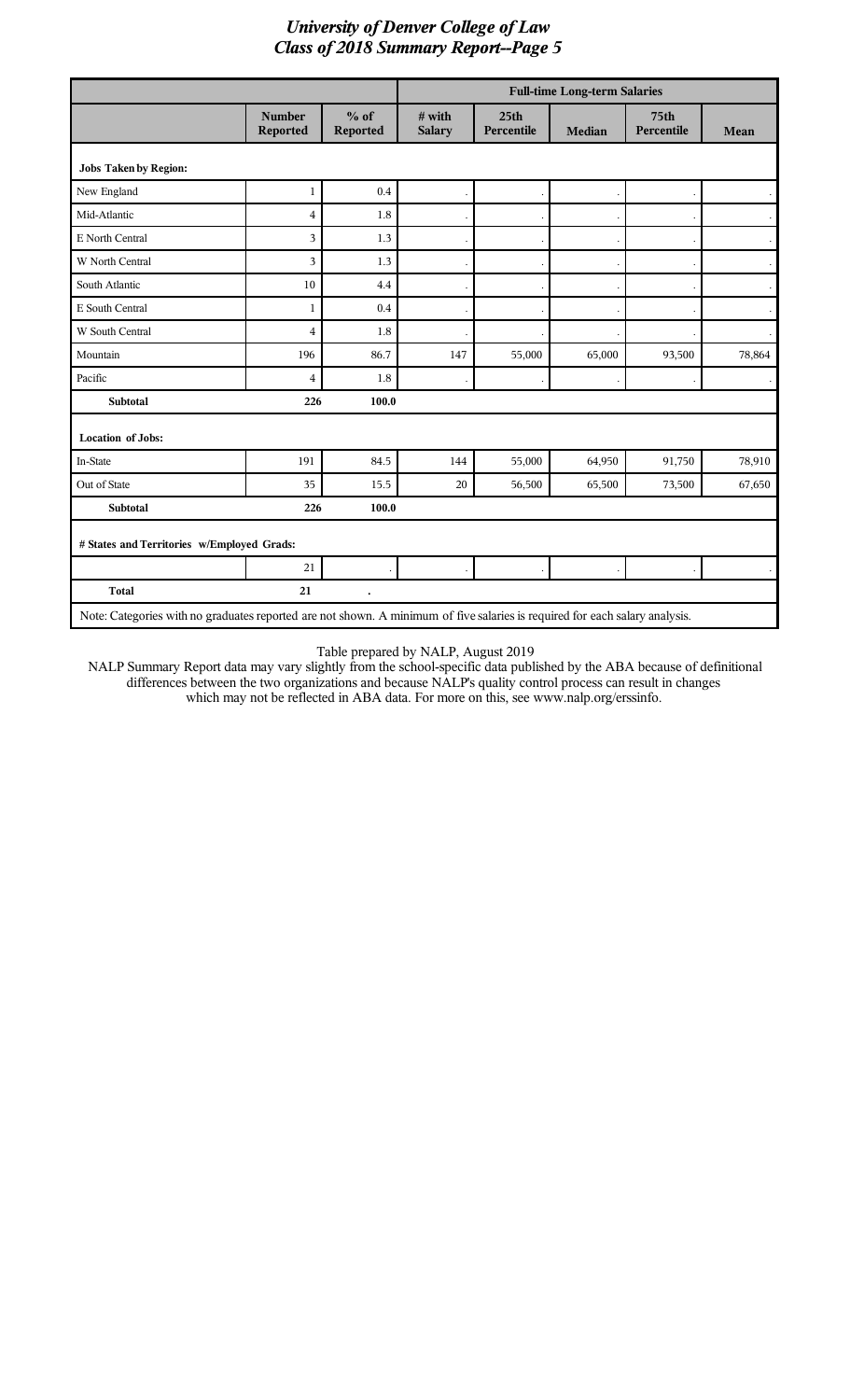|                                                                                                                                                                                           | <b>Number</b><br><b>Reported</b> | $%$ of<br><b>Reported</b> |
|-------------------------------------------------------------------------------------------------------------------------------------------------------------------------------------------|----------------------------------|---------------------------|
| Source of Job                                                                                                                                                                             |                                  |                           |
| <b>Fall OCI</b>                                                                                                                                                                           | 12                               | 6.6                       |
| Job posting in CSO                                                                                                                                                                        | 35                               | 19.3                      |
| Job posted online or in print                                                                                                                                                             | 12                               | 6.6                       |
| Clerkship application process or<br><b>OSCAR</b>                                                                                                                                          | 6                                | 3.3                       |
| Return to prior job                                                                                                                                                                       | 7                                | 3.9                       |
| Referral                                                                                                                                                                                  | 38                               | 21.0                      |
| Start own practice or business                                                                                                                                                            | 5                                | 2.8                       |
| Self-initiated/letter                                                                                                                                                                     | 33                               | 18.2                      |
| Temp agency                                                                                                                                                                               | 3                                | 1.7                       |
| Other                                                                                                                                                                                     | 30                               | 16.6                      |
| <b>Subtotal</b>                                                                                                                                                                           | 181                              | 100.0                     |
| Timing of Job Offer                                                                                                                                                                       |                                  |                           |
| Before graduation                                                                                                                                                                         | 103                              | 47.2                      |
| After graduation                                                                                                                                                                          | 115                              | 52.8                      |
| <b>Subtotal</b>                                                                                                                                                                           | 218                              | 100.0                     |
| <b>Search Status of Employed Grads</b>                                                                                                                                                    |                                  |                           |
| Seeking a different job                                                                                                                                                                   | 39                               | 17.6                      |
| Not seeking a different job                                                                                                                                                               | 182                              | 82.4                      |
| <b>Subtotal</b>                                                                                                                                                                           | 221                              | 100.0                     |
| Note: Figures are based on jobs for which the item was<br>reported, and thus may not add to the total number of jobs.<br>Timing of job offer figures exclude any graduates starting their |                                  |                           |

own practice.

Table prepared by NALP, August 2019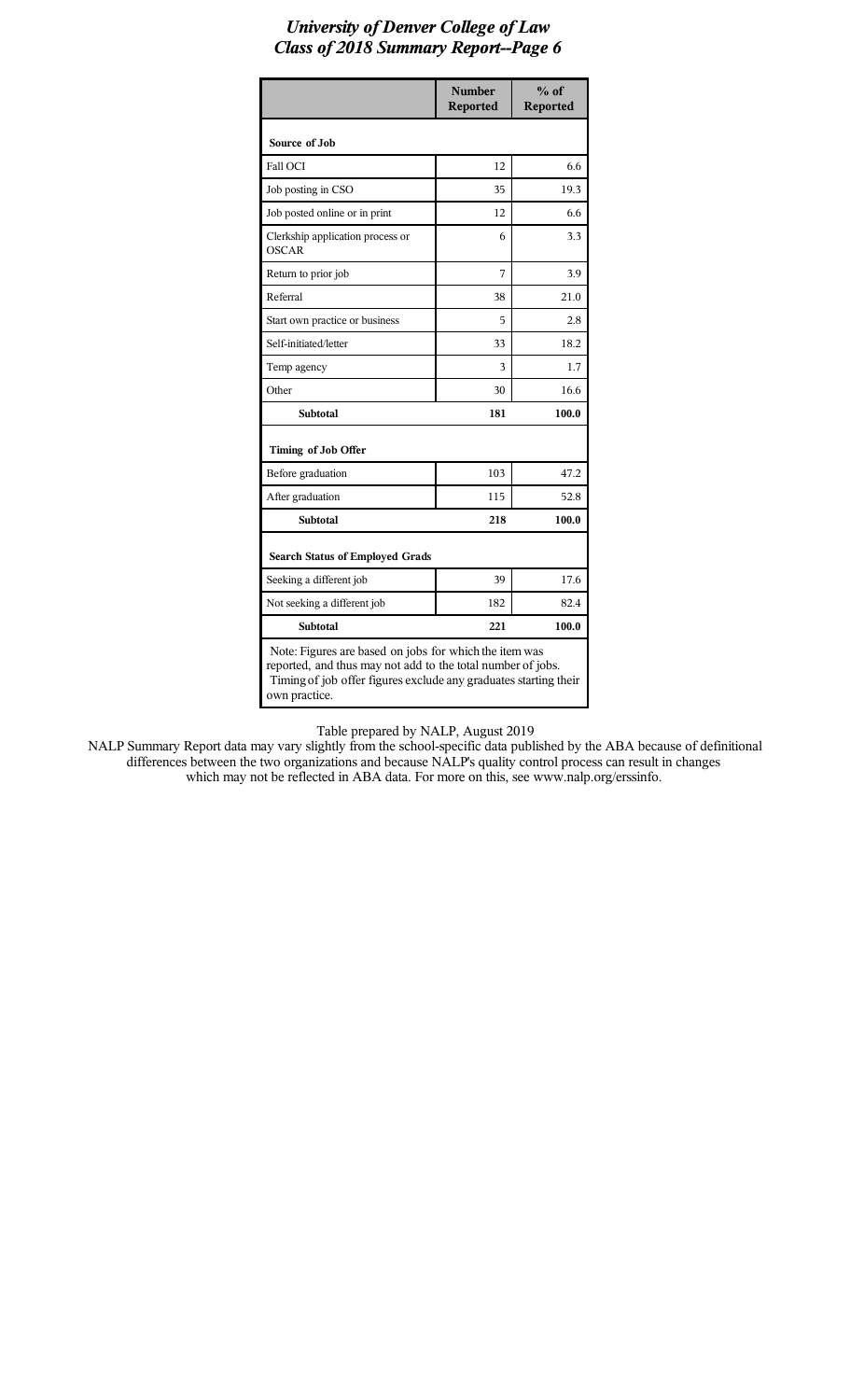|                                                                                                                                                                                                                             | <b>Number of Jobs Reported</b><br>as: |                                            |  |  |  |
|-----------------------------------------------------------------------------------------------------------------------------------------------------------------------------------------------------------------------------|---------------------------------------|--------------------------------------------|--|--|--|
|                                                                                                                                                                                                                             | Long-term<br>$(1+ years)$             | <b>Short-term</b><br>(Less than<br>1 year) |  |  |  |
| Duration of Jobs by Employer Type                                                                                                                                                                                           |                                       |                                            |  |  |  |
| Education                                                                                                                                                                                                                   | 5                                     |                                            |  |  |  |
| <b>Business</b>                                                                                                                                                                                                             | 33                                    | 9                                          |  |  |  |
| Judicial Clerk                                                                                                                                                                                                              | 27                                    |                                            |  |  |  |
| <b>Private Practice</b>                                                                                                                                                                                                     | 93                                    | $\mathfrak{D}_{1}$                         |  |  |  |
| Government                                                                                                                                                                                                                  | 25                                    | 9                                          |  |  |  |
| <b>Public Interest</b>                                                                                                                                                                                                      | 21                                    | 2                                          |  |  |  |
| <b>Total Reported</b>                                                                                                                                                                                                       | 204                                   | 22                                         |  |  |  |
| Total Number of Jobs Reported as Funded by Law School                                                                                                                                                                       |                                       |                                            |  |  |  |
|                                                                                                                                                                                                                             | 16                                    |                                            |  |  |  |
| <b>Total Reported</b>                                                                                                                                                                                                       | 16                                    |                                            |  |  |  |
| Note: Figures for job duration are based on jobs for which the item<br>was reported, and thus may not add to the total number of jobs.<br>The count of jobs funded by the law school is a total, regardless of<br>duration. |                                       |                                            |  |  |  |

Table prepared by NALP, August 2019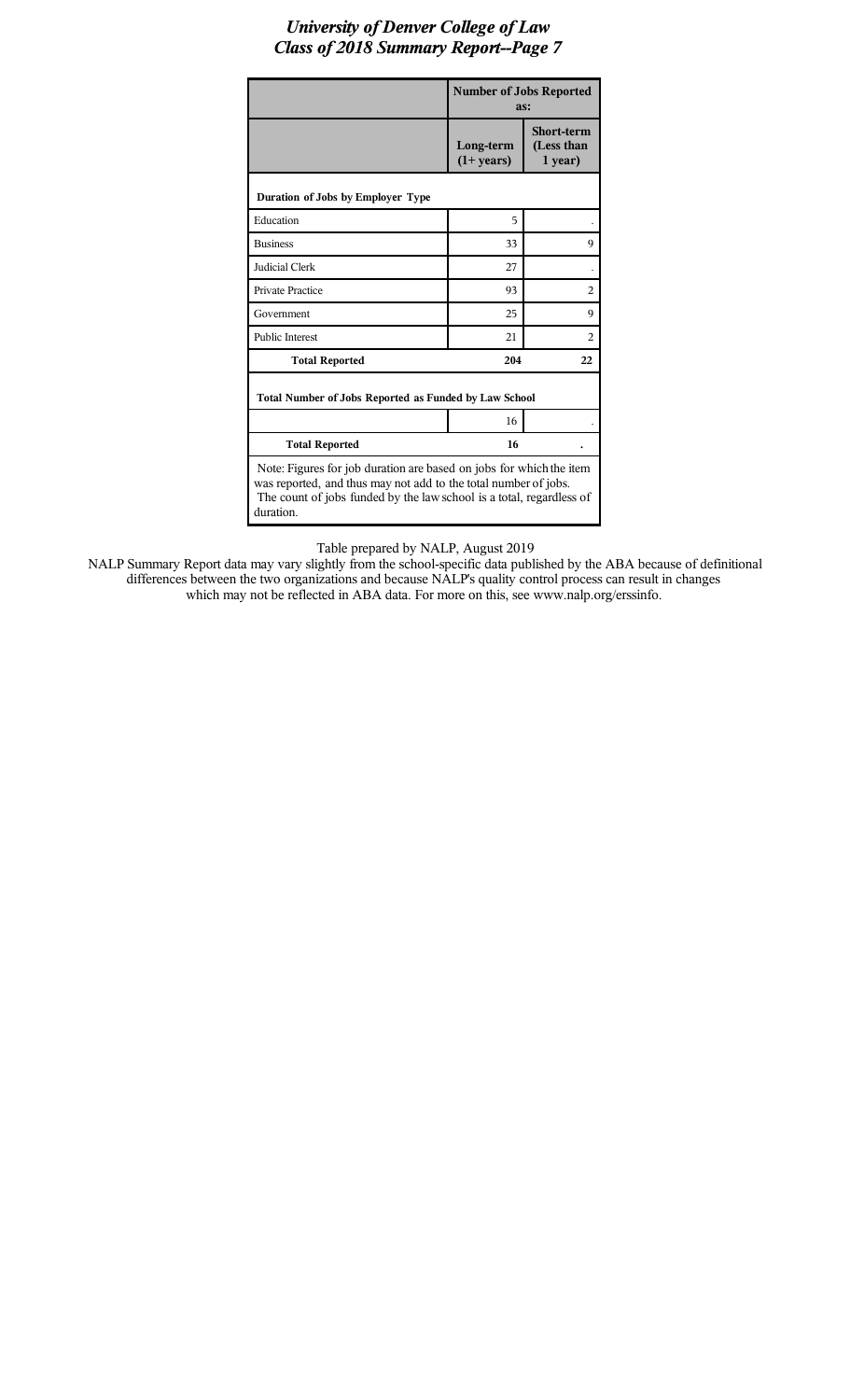#### *Class of 2018--University of Denver College of Law Table 12 Source of Job by Employer Type*

|                                                  | <b>Education</b>                 |                                        | <b>Business</b>                  |                                        | Judicial clerkship               |                                        | Law firms of 50 or<br>fewer      |                                        |
|--------------------------------------------------|----------------------------------|----------------------------------------|----------------------------------|----------------------------------------|----------------------------------|----------------------------------------|----------------------------------|----------------------------------------|
| Source of Job by Employer<br><b>Type</b>         | <b>Number</b><br><b>Reported</b> | $\frac{0}{0}$<br>of<br><b>Reported</b> | <b>Number</b><br><b>Reported</b> | $\frac{0}{0}$<br>of<br><b>Reported</b> | <b>Number</b><br><b>Reported</b> | $\frac{0}{0}$<br>of<br><b>Reported</b> | <b>Number</b><br><b>Reported</b> | $\frac{6}{6}$<br>of<br><b>Reported</b> |
| <b>Fall OCI</b>                                  | $\mathbf{O}$                     | $\mathbf{0}$                           | $\Omega$                         | $\overline{0}$                         | $\Omega$                         | $\overline{0}$                         | $\overline{2}$                   | 3.4                                    |
| <b>Job Posting in CSO</b>                        | $\mathbf{0}$                     | $\mathbf{0}$                           | 5                                | 14.3                                   | 2                                | 9.5                                    | 16                               | 27.6                                   |
| <b>Clerkship application process</b><br>or OSCAR | $\Omega$                         | 0                                      | $\Omega$                         | $\overline{0}$                         | 5                                | 23.8                                   | $\Omega$                         | $\overline{0}$                         |
| Pre-law school employer                          | $\Omega$                         | $\Omega$                               | $\overline{4}$                   | 11.4                                   | $\Omega$                         | $\Omega$                               | $\overline{2}$                   | 3.4                                    |
| <b>Referral from friend</b>                      |                                  | 50.0                                   | 9                                | 25.7                                   | 3                                | 14.3                                   | 9                                | 15.5                                   |
| Letter/self-initiated                            | $\Omega$                         | $\Omega$                               | 5                                | 14.3                                   | $\overline{4}$                   | 19.0                                   | 13                               | 22.4                                   |
| Temp agency or legal search                      | $\Omega$                         | $\Omega$                               | 3                                | 8.6                                    | $\Omega$                         | $\Omega$                               | $\Omega$                         | $\Omega$                               |
| All other                                        |                                  | 50.0                                   | 9                                | 25.7                                   | 7                                | 33.3                                   | 16                               | 27.6                                   |
| <b>TOTAL</b>                                     | $\overline{2}$                   | 100.0                                  | 35                               | 100.0                                  | 21                               | 100.0                                  | 58                               | 100.0                                  |

| <b>Source of Job by Employer</b>                 | Law firms of 51 or<br>more       |                                        | Government                       |                                        | <b>Public interest</b>           |                                        | All Employer Types*              |                                        |
|--------------------------------------------------|----------------------------------|----------------------------------------|----------------------------------|----------------------------------------|----------------------------------|----------------------------------------|----------------------------------|----------------------------------------|
| <b>Type</b>                                      | <b>Number</b><br><b>Reported</b> | $\frac{0}{0}$<br>of<br><b>Reported</b> | <b>Number</b><br><b>Reported</b> | $\frac{0}{0}$<br>of<br><b>Reported</b> | <b>Number</b><br><b>Reported</b> | $\frac{0}{0}$<br>of<br><b>Reported</b> | <b>Number</b><br><b>Reported</b> | $\frac{0}{0}$<br>of<br><b>Reported</b> |
| <b>Fall OCI</b>                                  | 10                               | 50.0                                   | 0                                | $\mathbf{O}$                           | $\mathbf{0}$                     | $\overline{O}$                         | 12                               | 6.6                                    |
| <b>Job Posting in CSO</b>                        |                                  | 5.0                                    | 11                               | 44.0                                   | $\Omega$                         | $\Omega$                               | 35                               | 19.3                                   |
| <b>Clerkship application process</b><br>or OSCAR | $\Omega$                         | $\Omega$                               |                                  | 4.0                                    | $\Omega$                         | $\mathbf{O}$                           | 6                                | 3.3                                    |
| Pre-law school employer                          | $\Omega$                         | $\Omega$                               |                                  | 4.0                                    | $\mathbf{0}$                     | $\overline{0}$                         | 7                                | 3.9                                    |
| <b>Referral from friend</b>                      | 4                                | 20.0                                   | 5                                | 20.0                                   | 7                                | 35.0                                   | 38                               | 21.0                                   |
| Letter/self-initiated                            | 3                                | 15.0                                   | 4                                | 16.0                                   | 4                                | 20.0                                   | 33                               | 18.2                                   |
| Temp agency or legal search                      | $\Omega$                         | $\Omega$                               | $\Omega$                         | $\Omega$                               | $\Omega$                         | $\Omega$                               | 3                                | 1.7                                    |
| All other                                        | $\overline{2}$                   | 10.0                                   | 3                                | 12.0                                   | 9                                | 45.0                                   | 47                               | 26.0                                   |
| <b>TOTAL</b>                                     | 20                               | 100.0                                  | 25                               | 100.0                                  | 20                               | 100.0                                  | 181                              | 100.0                                  |

*"Other" also includes job fairs, spring OCI, non-CSO job sites and postings, and the self-employed. \* Excludes jobs for which a source, employer type, or firm size was not reported.*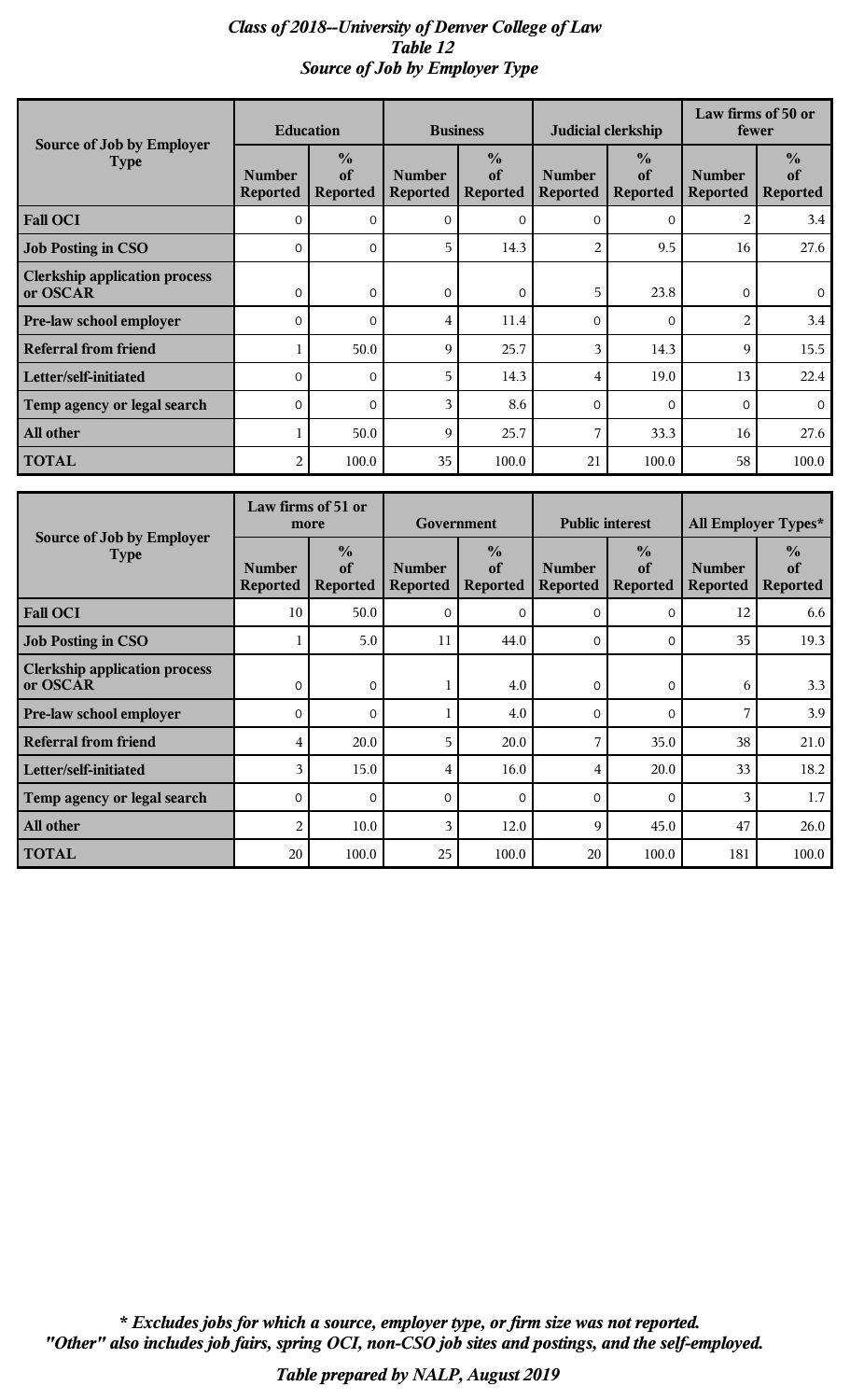#### *Class of 2018--University of Denver College of Law Table 13 Number of Jobs Reported Taken by State*

| <b>Region</b>    | <b>State</b>   | #<br>of<br>jobs | $\frac{0}{0}$<br>of<br>jobs |
|------------------|----------------|-----------------|-----------------------------|
| New England      | Massachusetts  | 1               | 0.4                         |
|                  |                | 1               | 0.4                         |
| Mid Atlantic     | New York       | 3               | 1.3                         |
|                  | Pennsylvania   | 1               | 0.4                         |
|                  |                | 4               | 1.8                         |
| E. North Central | Illinois       | 3               | 1.3                         |
|                  |                | $\overline{3}$  | 1.3                         |
| W. North Central | Minnesota      | 1               | 0.4                         |
|                  | Missouri       | 2               | 0.9                         |
|                  |                | 3               | 1.3                         |
| South Atlantic   | Washington, DC | 1               | 0.4                         |
|                  | Florida        | 1               | 0.4                         |
|                  | Georgia        | 1               | 0.4                         |
|                  | Maryland       | 2               | 0.9                         |
|                  | South Carolina | 3               | 1.3                         |
|                  | Virginia       | 2               | 0.9                         |
|                  |                | 10              | 4.4                         |
| E. South Central | Tennessee      | 1               | 0.4                         |
|                  |                | 1               | 0.4                         |
| W. South Central | Louisiana      | 1               | 0.4                         |
|                  | Oklahoma       | 2               | 0.9                         |
|                  | Texas          | 1               | 0.4                         |
|                  |                | 4               | 1.8                         |
| Mountain         | Arizona        | 3               | 1.3                         |
|                  | Colorado       | 191             | 84.5                        |
|                  | New Mexico     | 2               | 0.9                         |
|                  |                | 196             | 86.7                        |
| Pacific          | Alaska         | 1               | 0.4                         |
|                  | California     | 3               | 1.3                         |
|                  |                | 4               | 1.8                         |
| <b>TOTAL</b>     |                | 226             | 100.0                       |

*Excludes employed graduates for whom job location was not reported.*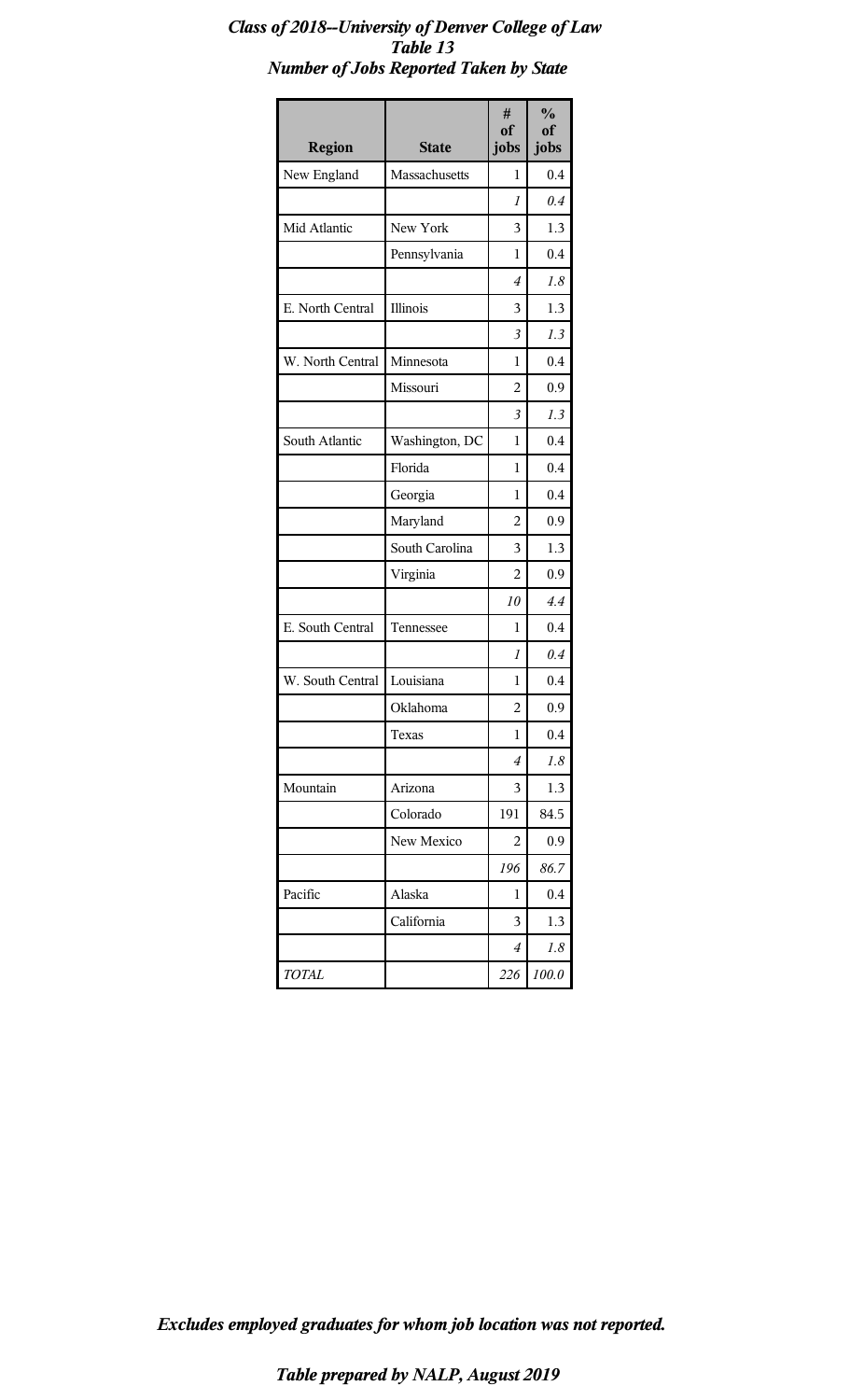#### *Class of 2018--University of Denver College of Law Table 14 Location of Instate Jobs*

| <b>In-state location</b> | #<br>of<br><b>Jobs</b> | $\frac{0}{0}$<br>оf<br><b>Jobs</b> |
|--------------------------|------------------------|------------------------------------|
| Aurora                   | 1                      | 0.5                                |
| Boulder                  | 8                      | 4.2                                |
| Colorado Springs         | 1                      | 0.5                                |
| Denver                   | 116                    | 60.7                               |
| Englewood                | 2                      | 1.0                                |
| <b>Fort Collins</b>      | 4                      | 2.1                                |
| Greeley                  | 2                      | 1.0                                |
| Lakewood                 | 2                      | 1.0                                |
| Littleton                | 1                      | $0.5\,$                            |
| Longmont                 | 4                      | 2.1                                |
| Other/unknown Colorado   | 50                     | 26.2                               |
|                          | 191                    | 100.0                              |

*Excludes employed graduates for whom job location was not reported.*